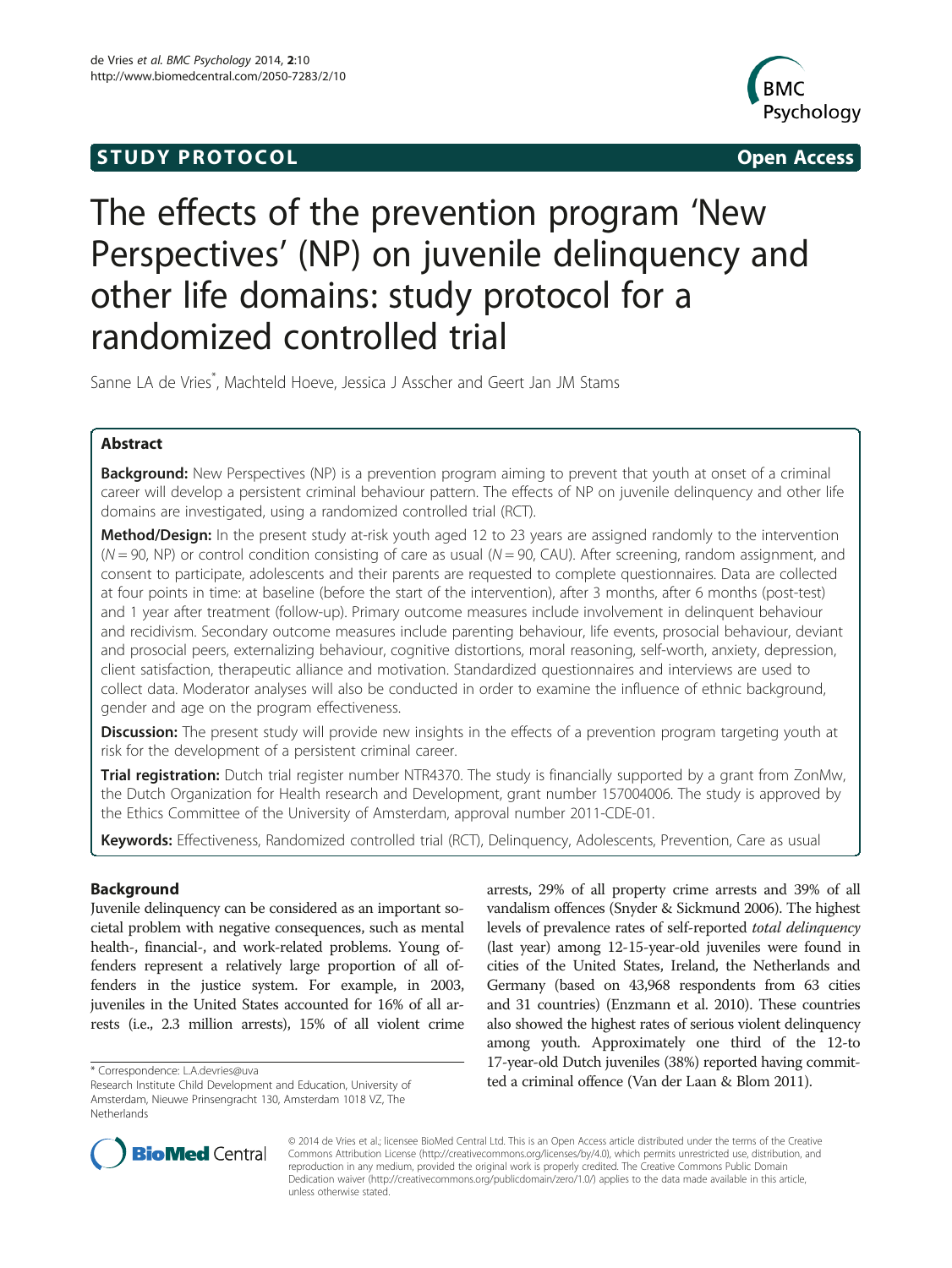Earlier studies showed that severe persistent delinquent behaviour of youngsters starts with minor offences and an accumulation of risk factors in multiple life domains, which could escalate in serious criminal offending (Loeber et al. [2009\)](#page-8-0). In order to prevent that juvenile offenders will develop a chronic and persistent criminal career, there is a great urge for evidence-based prevention programs. Given the high costs of intensive treatment and incarceration of delinquents, investing in prevention could also contribute to economic benefits for society.

In the present study we will examine the effects of the prevention program 'New Perspectives' (NP), targeting juveniles at risk for the development of a persistent criminal career. This community-based program is acknowledged as a well implemented program with a strong theoretical foundation (Van den Braak & Konijn [2006\)](#page-9-0). The NP program aims to prevent or reduce delinquent behaviour and offending. The theoretical framework of NP is based on the Risk-Needs-Responsivity (RNR) model (Andrews et al. [1990\)](#page-8-0). Preventive and curative interventions are most likely to be effective when programs target criminogenic factors and are responsive to the individual needs of juveniles (Andrews & Dowden [2007](#page-8-0)). NP is also based on the Transtheoretical Model of Behaviour Change (Prochaska & Di Clemente [1984\)](#page-9-0), which describes the stages of behaviour change in the context of treatment processes. Moreover, NP can be viewed as a multicomponent program addressing multiple risk factors by including multiple treatment modalities, such as elements of cognitive and problem-solving skills training and involvement of the social network (parents, peers and teachers, etc.). Multifacetted programs integrating multiple components for parents, youths and their environment (school and community) are considered to be more beneficial than narrowly focused programs in juvenile crime prevention (McCord et al. [2001\)](#page-8-0).

Previous evaluation studies of NP (Noorda & Veenbaas [1997](#page-9-0); Geldorp et al. [2004](#page-8-0)) revealed positive results in various areas (such as school, family and peers) for NP youths. However, these evaluation studies lacked the use of a control group. Application of randomized controlled trial (RCT) provides the strongest evidence of causal relations between a participant's exposure to treatment conditions and changes in deviant behaviour (Clingempeel & Henggeler [2002](#page-8-0); Weisburd [2010](#page-9-0)). Therefore, the present study involves a randomized controlled trial.

On the basis of earlier international studies of programs aimed at preventing and reducing delinquency and recidivism, we expect to find evidence for positive effects of NP. Positive effects were found for diversion programs, stating that well-implemented programs, integrating behavioural and family-based change strategies, produced reductions in subsequent offences. These prevention programs targeted youth with only one or two

police contacts, who have not yet exhibited a longstanding pattern of severe antisocial and delinquent behavior (Mulvey et al. [1993\)](#page-9-0). Furthermore, a systematic review (Lösel & Beelmann [2003](#page-8-0)) indicated that well-structured multimodal cognitive-behavioural programs were most appropriate for preventing antisocial behaviour of adolescents. Hanlon and colleagues [\(2002\)](#page-8-0) evaluated a multimodal and community-based prevention program, including individual counselling, mentoring and remedial education, targeting youths at risk for the development of a deviant lifestyle. This program proved to be effective in reducing delinquent activity in the long-term (1 year after the intervention). Thus, there is empirical evidence to suggest that multimodal prevention programs are effective.

However, in the international literature, there is no consensus on the degree of effectiveness of programs in preventing persistent delinquency. For example, a metaanalytic study (Deković et al. [2011](#page-8-0)) examined the longterm effects of prevention programs carried out during early and middle childhood on criminal offending into adulthood. They found no convincing evidence that early prevention programs are able to prevent adult crime. Most of the evaluation studies have focused on prevention in early or middle childhood (e.g. Deković et al. [2011](#page-8-0)) and on serious and chronic offenders (e.g. Asscher et al. [2007](#page-8-0)), but in the present study we will investigate the effects of a prevention program targeting youngsters at onset of their criminal career.

The program effectiveness of NP is examined in terms of decreased delinquent behaviour and improvements in life domains of juveniles, such as school, peers, and parents. Moreover, the study is focused on outcomes that are not directly addressed by NP, but are considered as factors related to delinquent behaviour, such as parental monitoring (Crouter & Head [2002\)](#page-8-0), cognitive distortions (Barringa et al. [2000](#page-8-0)), self-esteem (Donnellan et al. [2005](#page-8-0)), and moral reasoning (Stams et al. [2006;](#page-9-0) Van Vugt et al. [2011\)](#page-9-0). Given that externalizing behaviour problems often co-occur with internalizing problems (Barker et al. [2010](#page-8-0)), we also examine program outcomes related to depression and anxiety. Another important question of present study is related to the intervention effects for specific subgroups of youngsters. The NP client population in Amsterdam is very diverse with respect to ethnic background, gender and age. NP is also divided in different modalities for younger (below 16 years; NP 'Preventief' and 'NP Plus') and older adolescents (from 16 years; NP). In this respect it is important to detect possible differential effects of NP for these subgroups. In social work research and practice, there is little consensus about the need for, and effectiveness of, ethnically, gender-and age-tailored treatment (Wilson et al. [2003;](#page-9-0) Zahn et al. [2009](#page-9-0)). Although research consistently demonstrates that female juvenile offending is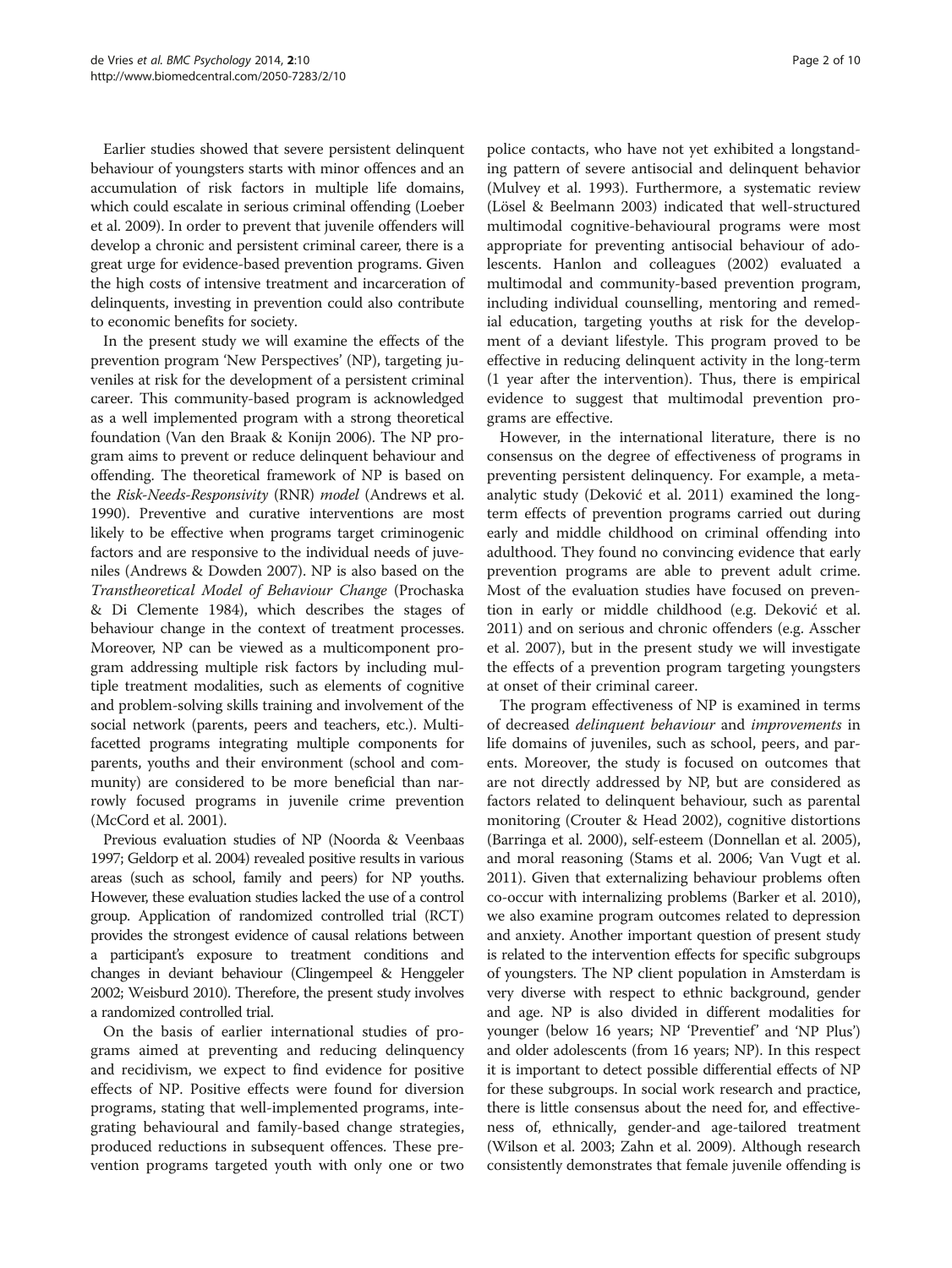associated with specific risk factors (i.e., different from those of male juvenile offending) (Hipwell & Loeber [2006\)](#page-8-0), gender-non-specific programs were found to be equally effective in reducing recidivism for boys and girls (Zahn et al. [2009](#page-9-0)). Also, a large amount of studies revealed that migrant children are at increased risk of mental health problems and experience specific risks related to stress and feelings of alienation due to the migration process (Stevens & Vollebergh [2008](#page-9-0)). Despite these different risk factors, mainstream service programs were found to be equally effective for minority and white juvenile delinquents in the United States (Wilson et al. [2003\)](#page-9-0). Moreover, it is well known that the extent and impact of risk factors changes with age. For instance, the influence of peers in the adolescent's behaviour increases with age, while the impact of parental supervision decreases with age (Loeber et al. [2006;](#page-8-0) Van der Put et al. [2011\)](#page-9-0). Consequently, well-founded empirical knowledge about differential effects of prevention programs for different subgroups is needed.

Moreover, we are interested in the contribution of client factors (e.g., motivation, client satisfaction), client's expectations and non-specific treatment factors to the program effects of NP. For example, the therapeutic alliance is assumed to have a strong impact on program outcomes (Karver et al. [2006\)](#page-8-0). Also several researchers have indicated that the level of client satisfaction is related to behaviour improvements (Donovan et al. [2002](#page-8-0)). However, the unique contribution of these factors to treatment success remains unclear. The interrelation of clients' expectations, therapeutic alliance, and specific treatment method is assumed to be complex. For example, therapeutic alliance can be promoted by professional appliance of specific methodical techniques (Stams et al. [2005\)](#page-9-0) and client type and severity of psychopathology have been found to be associated with client satisfaction (Nock & Kazdin [2001](#page-9-0)).

There are, in particular outside the USA, relatively few randomized experiments in the field of criminology (Farrington & Welsh [2005](#page-8-0)). Experimental designs can rule out alternative explanations for program outcomes, such as passage of time, effects of assessment, or different types of clients (Cook [2003](#page-8-0)). By using an experimental design, the present study will be able to gain more insight into the effects of NP in preventing persistent delinquent behaviour and reoffending of at-risk youth. Our study focuses on youth at the onset of a criminal trajectory, who are at risk for persistent offending. This study will also provide more information about improvements in other life areas, such as relationships of youngsters with their parents and peers. In addition, moderators will be investigated in order to enhance the effectiveness of NP for divers target groups (young and older juveniles, boys and girls, different ethnic backgrounds). Finally, we will examine the contribution of non-specific treatment characteristics, client factors and client's expectations to the intervention effects.

#### Methods and design Aim of the study

The aim of this study is to examine the effectiveness of the prevention program 'New Perspectives' (NP) in a sample of youth at risk for the development and progression of a deviant life style. The effects of NP are compared with care as usual (CAU), the comprehensive interventions that are already available. We expect that NP will be more effective than CAU. The effectiveness will be measured in terms of decreased problem behaviour and improved quality of life. Primary outcomes are defined as a reduction in delinquent behaviour, offending, and recidivism. Furthermore, we will investigate improvements in the individual domain (e.g. self-esteem and cognitive distortions) and in life domains, such as school, peers, and parents. These factors are considered as mediators for the effectiveness of NP. The role of clients' expectations (satisfaction), client factors (motivation) and non-specific treatment (treatment alliance) variables will be taken into account as well. Finally, potential moderators (age, ethnicity and gender) of the effectiveness of NP will be studied.

#### Design

This study protocol will follow the CONSORT statement (Moher et al. [2010](#page-8-0)). The design of this study involves a randomized controlled clinical trial (RCT) in which NP will be compared to CAU. Data of adolescents and their parents will be collected at four points in time: prior to treatment (T1 pre-test assessment), after 3 months (T2 the intensive intervention phase), immediately after treatment (T3 post-test assessment, 6 months after T1, the aftercare phase), and 1 year after treatment (T4 follow-up 12 months after T3).

Adolescents aged 12 to 23, who meet the eligibility criteria of NP (these criteria are described in next section) will be randomly assigned to either NP or CAU. Random assignment per adolescent will be executed by the researcher (first author) using computer generated block randomization. The ratio of the randomization between NP and CAU is 1:1. See Figure [1](#page-3-0) for the procedure's flow chart.

The Ethics Committee of the University of Amsterdam (Faculty of Social and Behavioural Sciences) approved the study design, procedures and informed consent. Participation is voluntary and all participants (adolescents) will be asked to provide written informed consent at first assessment. Parental consent will be obtained when the adolescent is younger than 16.

#### Sample size

Power calculations indicated that 90 adolescents per condition (assuming an alpha of 0.05, 0.95 power, and a medium effect size, based on power calculations of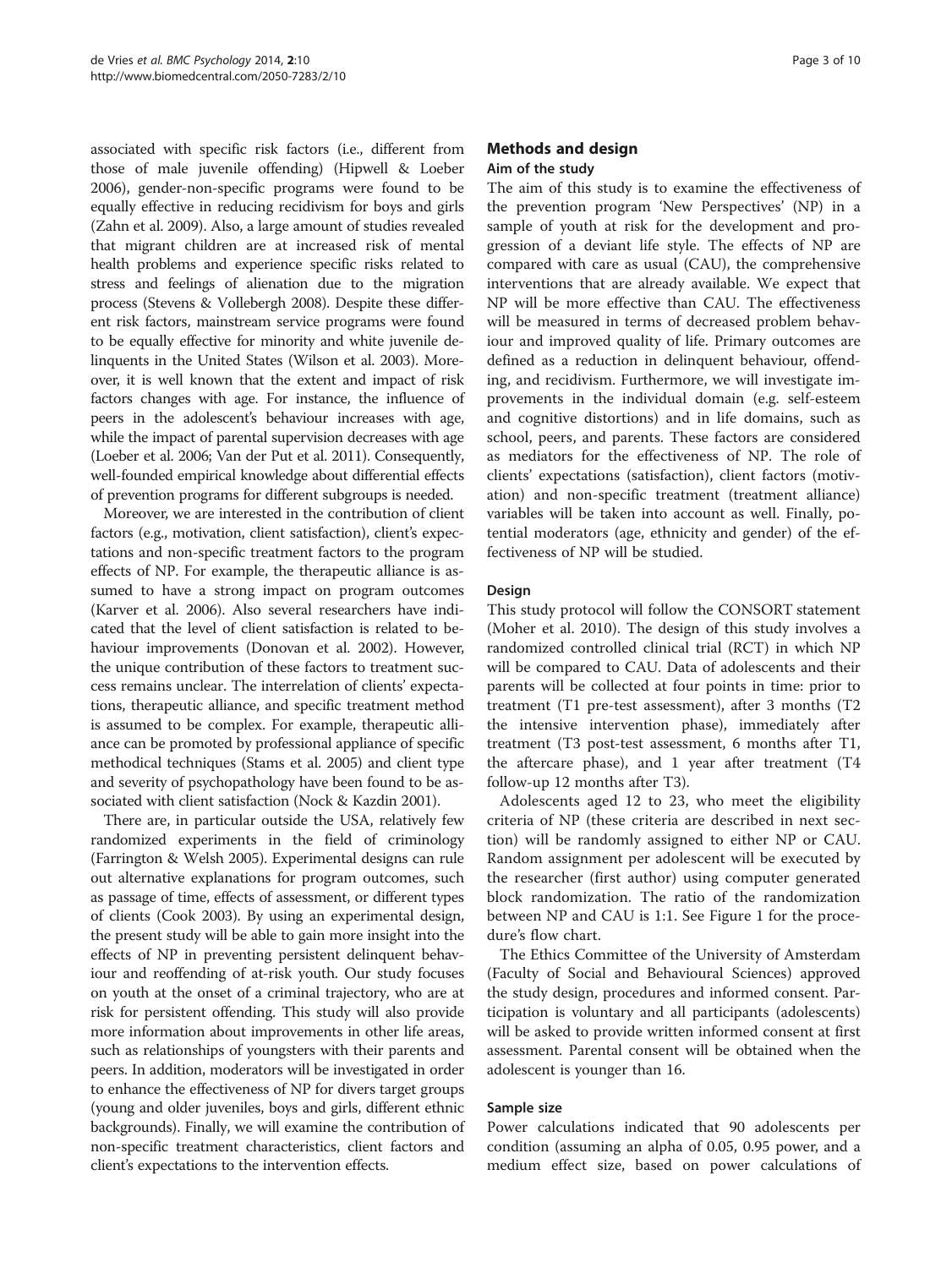<span id="page-3-0"></span>

G\*Power (Faul et al. [2009](#page-8-0))), are sufficient to detect a difference in problem behaviour at post-test. There is also sufficient power to perform moderator-analyses for different subgroups (Power > .80 to detect small effects for 2 to 8 groups). Therefore, a total of 180 adolescents and parents will be included.

#### Study sample

Adolescents are eligible for participation if they meet the following criteria: (1) age 12 to 23 years, (2) experiencing problems on multiple life domains (school, family, peers, leisure time), and (3) at risk for the development and progression of a deviant life style, such as predelinquents with antisocial behaviour, first time offenders and adolescents with mainly minor police contacts and offences (such as, purposely damage or destroy property, shop lifting and joyriding). Exclusion criteria are an IQ below 70, severe psychiatric problems, severe drugs-or alcohol use (dependency), absence of residence status in the Netherlands, and absence of motivation to stop committing criminal acts. NP-clients may be court-ordered, but are mainly referred by (primary or secondary) schools, social workers or they may be self-referred.

#### Recruitment

The participants will be recruited via five locations of a large youth care institution in Amsterdam, the Netherlands. At the time of referral, adolescents and their parents will be informed about the NP-effectiveness study. After screening for the inclusion and exclusion criteria by clinical professionals at the youth care institution, adolescents are randomized to NP or to CAU. Immediately after randomization an appointment will be made in order to obtain written informed consent and to conduct the first assessment.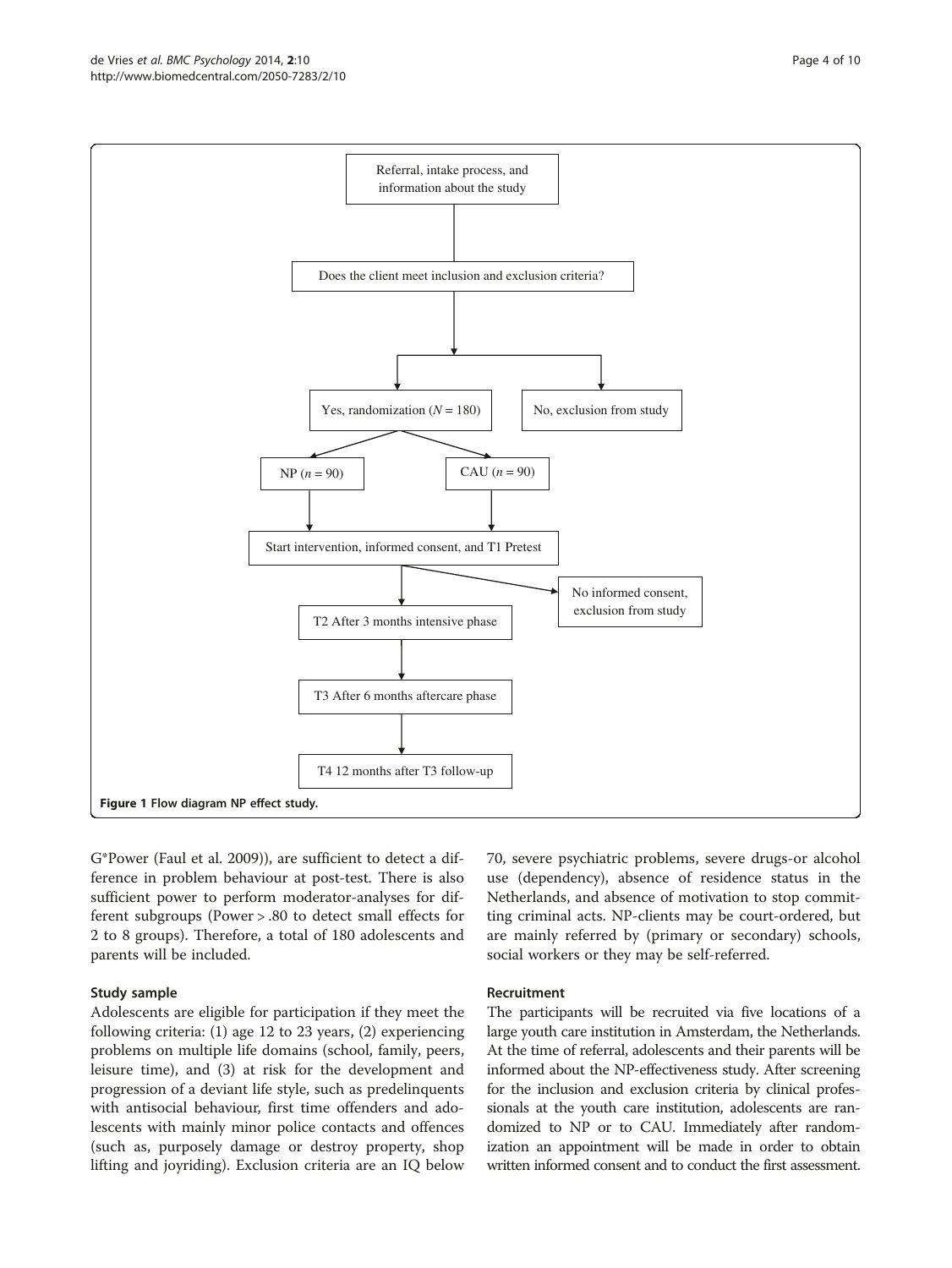The assessments will be carried out by junior researchers and master students (of Forensic Child and Youth Care Sciences). These students and researchers will be trained by means of a standardized protocol.

#### Intervention

Youths in the experimental condition will receive the intervention New Perspectives (Elling & Melissen [2007](#page-8-0)), an intensive, short-term and community-based program targeting youth at risk for (persistent) juvenile delinquency. The main purpose of NP is to prevent or reduce delinquent behaviour and offending. Moreover, the program aims to improve the quality of life and addresses several key systems (home, school, peers and neighbourhood) in which the juvenile is embedded. The target group consists of at-risk youth from 12 to 23 years who are confronted with a sum of risk factors, in domains such as individual behaviour, family and friends, school/work, and neighbourhood. The NP program consists of an intensive coaching phase of 3 months followed by a 3-month aftercare phase. The total duration of the program is 24 weeks. Youth care workers, who have low caseloads, are available 24 hours a day, seven days per week. The average contact intensity per week is 8 hours per client. The following core activities and modalities are carried out by youth care workers: setting goals (in consultation with the client), coaching and confronting, motivational interviewing, empowerment and reinforcement of the social network (involvement of parents, peers, teachers, etc.), practical support, cognitive restructuring, problem-solving skills, and modelling (social workers act as role models) (Elling & Melissen [2007\)](#page-8-0).

The control condition consists of care as usual (CAU), other existing standard services of youth care in Amsterdam. These services include child welfare services, such as family and/or individual counselling, social and/or cognitive behavioural skills training, academic service coaching, and mentoring.

#### Data collection process

Adolescents and parents will complete self-report questionnaires using an online computer program at home. Both questionnaires have a login code to secure privacy. Youth will receive €20 and parents €10 per completed assessment. The youth care workers will fill out three questionnaires directly after the intensive intervention phase. The data will be treated as confidential: participants receive a unique code which is used for the online computer program and other research documents. Names are omitted and researchers declare that they will not provide any information of participants to third parties without their permission.

#### Instruments

Table [1](#page-5-0) shows the concepts, sources, and times of assessment for all used instruments. Most questionnaires

will be administered at all measurement moments, except for the questionnaires of intelligence, client satisfaction, motivation, therapeutic alliance and moral reasoning. The questionnaires concerning treatment can only be filled out during the intervention phase (T2 en T3). The other two questionnaires (intelligence and moral reasoning) are filled out at one or two assessment moments in order to avoid overcharge of the respondents.

#### Primary outcome measures

The primary outcome measure is the presence of *delin*quent behaviour among adolescents. Participation, frequency and versatility in offending, will be assessed by the 'Self-report Delinquency Scale' (SRD) (Van der Laan et al. [2009](#page-9-0); Van der Laan & Blom [2006\)](#page-9-0). The SRD scale consists of 33 items divided in three types of delinquent behaviour: violent crime, vandalism, and property crime. The acts range in severity from vandalism and petty theft up to injuring someone with a knife or other weapon. First, for the 33 types of offending activities, participants will be asked if they had ever been involved in each of these acts. Examples of items are: "Have you ever wounded anyone with a knife or other weapon?" and "Have you ever covered walls, buses, or entryways with graffiti?" Next, for each of the acts, where respondents answer with "yes", they are then asked how often they participated in diverse delinquent acts during the past 3 months. Recidivism will be assessed with data of the Research and Policy Database for Judicial Documentation. This database provides information on the number of arrests, type and severity of offence of adolescent's reoffending during the research period.

#### Secondary outcome measures

The present study is based on a broad range of secondary outcome measures. Information about the school and work situation will be assessed by using the database of the local government in Amsterdam (Dienst Maatschappelijke Ontwikkeling, DMO and Dienst Werk en Inkomen, DWI). These data provide information about registration, dropout rates, and truancy.

Parenting Behaviour, in particular warmth, responsiveness (parental support), explaining, autonomy (authoritative control), *strictness* and *discipline* (restrictive control), will be assessed with the 'Parenting Behaviour Questionnaire' (PBQ) (Wissink et al. [2006](#page-9-0)). The PBQ is applicable for different ethnic groups and could be used for both parental and juvenile reports. Parental monitoring will be measured by the 'Vragenlijst Toezicht Houden' (VTH), the Dutch version of the parental monitoring scale of Brown and colleagues [\(1993](#page-8-0)). Adolescents fill out how much their parents know about who their friends are; how they spent their money; where they were after school; which place they went when they left home; what they did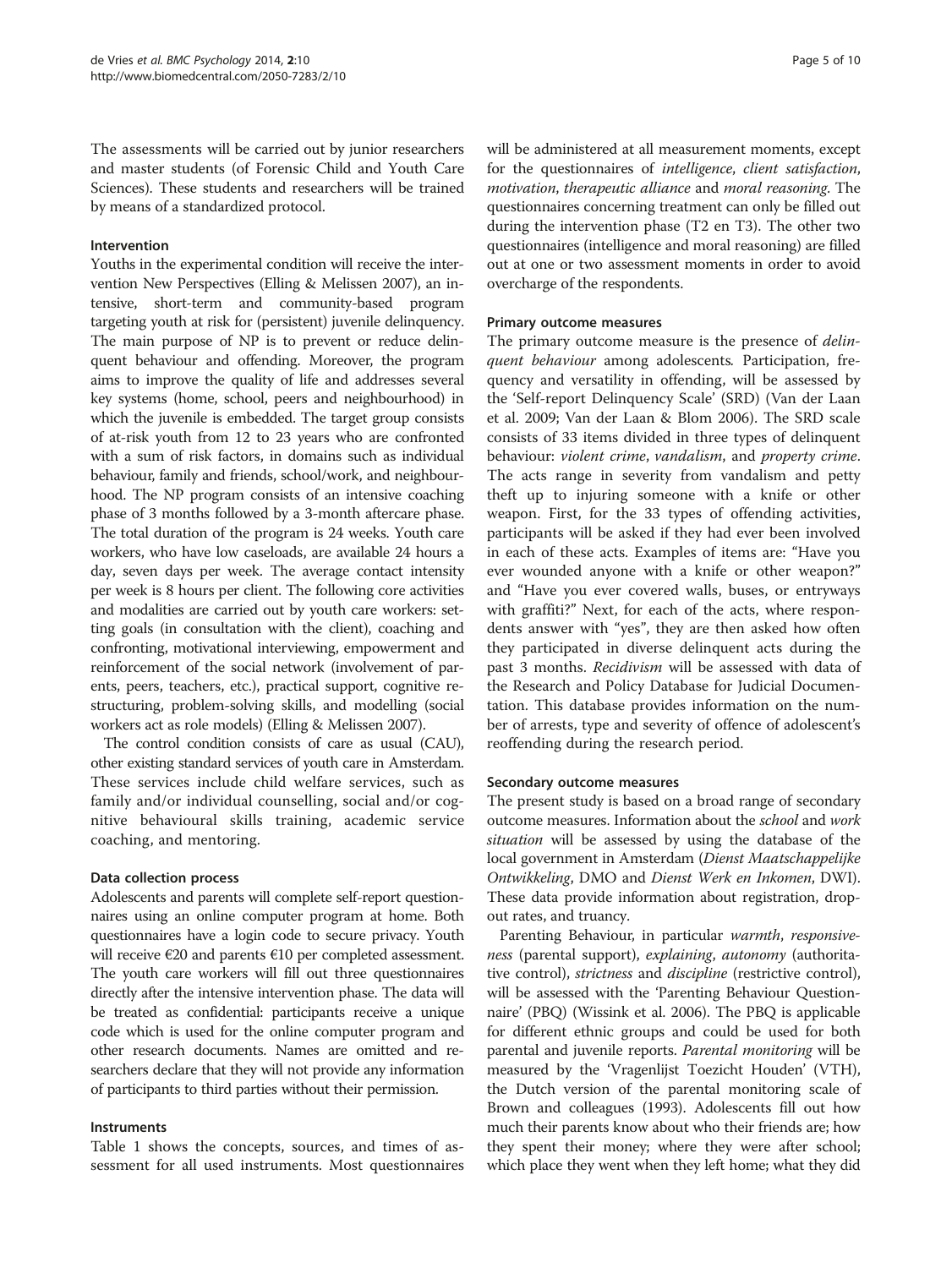<span id="page-5-0"></span>

|  |  | Table 1 Instruments at different assessments and informants |  |  |  |  |  |
|--|--|-------------------------------------------------------------|--|--|--|--|--|
|--|--|-------------------------------------------------------------|--|--|--|--|--|

| <b>Outcomes</b> | Concept                 | Instrument            | Items        | Source           |                  |                  | Assessment                |                |                           |                |
|-----------------|-------------------------|-----------------------|--------------|------------------|------------------|------------------|---------------------------|----------------|---------------------------|----------------|
|                 |                         |                       |              | $\overline{A^1}$ | $\overline{p^2}$ | $\overline{s^3}$ | <b>T1</b>                 | T <sub>2</sub> | T3                        | T <sub>4</sub> |
| Primary         | Delinquency             | SRD                   | 33           | $\mathsf X$      |                  |                  | $\times$                  | $\mathsf X$    | $\mathsf X$               | $\times$       |
|                 | Recidivism              | Official <sup>a</sup> |              |                  |                  |                  |                           |                |                           |                |
| Secondary       | School/work situation   | Official              |              |                  |                  |                  |                           |                |                           |                |
|                 | Parenting behaviour     | PBQ                   | 30           | $\mathsf X$      | $\mathsf X$      |                  | $\mathsf X$               | $\mathsf X$    | $\mathsf X$               | X              |
|                 | Parental monitoring     | VTH                   | 6            | $\mathsf X$      | $\mathsf X$      |                  | X                         | $\mathsf X$    | $\mathsf X$               | X              |
|                 | Family functioning      | VGFO                  | 28           |                  | X                |                  | X                         | X              | $\boldsymbol{\mathsf{X}}$ | X              |
|                 | Life events             | VGFO                  | 15           |                  | $\mathsf X$      |                  | $\boldsymbol{\mathsf{X}}$ | $\mathsf X$    | $\mathsf X$               | $\mathsf X$    |
|                 | Parental attachment     | <b>IPPA</b>           | 12           | $\mathsf X$      |                  |                  | X                         | $\mathsf X$    | $\mathsf X$               | X              |
|                 | Peer affiliations       | FFS                   | 17           | $\mathsf X$      |                  |                  | X                         | X              | $\boldsymbol{\mathsf{X}}$ | $\mathsf X$    |
|                 | Contact intensity peers | BVL                   | 5            | X                |                  |                  | X                         | X              | $\boldsymbol{\mathsf{X}}$ | X              |
|                 | Prosocial behaviour     | PBQ                   | 20           | $\mathsf X$      |                  |                  | $\mathsf X$               | $\mathsf X$    | $\mathsf X$               | $\mathsf X$    |
|                 | Externalizing behaviour | SEV                   | 72           |                  | $\mathsf X$      |                  | $\mathsf X$               | $\mathsf X$    | $\mathsf X$               | $\mathsf X$    |
|                 | Substance dependency    | CRAFFT                | 6            | $\mathsf X$      |                  |                  | X                         | X              | X                         | X              |
|                 | Aggressive behaviour    | <b>BDHI-D</b>         | 35           | X                |                  |                  | X                         | X              | $\boldsymbol{\mathsf{X}}$ | X              |
|                 | Depressive behaviour    | $CDI-2$               | 27           | $\mathsf X$      |                  |                  | $\boldsymbol{\mathsf{X}}$ | $\mathsf X$    | $\mathsf X$               | $\mathsf X$    |
|                 | Anxiety                 | SCAS                  | 45           | $\mathsf X$      |                  |                  | $\mathsf X$               | $\mathsf X$    | $\mathsf X$               | X              |
|                 | Cognitive distortions   | HIT                   | 54           | $\mathsf X$      |                  |                  | $\boldsymbol{\mathsf{X}}$ | $\mathsf X$    | $\mathsf X$               | X              |
|                 | Self-esteem             | CBSA                  | 5            | X                |                  |                  | X                         | $\mathsf X$    | $\boldsymbol{\mathsf{X}}$ | X              |
|                 | Moral reasoning         | SRM-SF                | 11           | $\mathsf X$      |                  |                  | $\mathsf X$               |                | $\mathsf X$               |                |
|                 | Intelligence            | GIT                   | 40           | $\mathsf X$      |                  |                  |                           |                |                           | $\mathsf X$    |
|                 | Social desirability     | SDS                   | 15           | X                |                  |                  | X                         | $\mathsf X$    | $\boldsymbol{\mathsf{X}}$ | $\mathsf X$    |
| Treatment       | Client satisfaction     | C-toets               | 22           | $\mathsf X$      |                  |                  |                           | $\mathsf X$    | $\boldsymbol{\mathsf{X}}$ |                |
|                 | Motivation              | <b>VMB</b>            | 12           | $\mathsf X$      |                  | $\mathsf X$      | $\mathsf X$               | $\mathsf X$    | $\boldsymbol{\mathsf{X}}$ |                |
|                 | Therapeutic alliance    | <b>TASC</b>           | 12           | $\mathsf X$      |                  | $\mathsf X$      |                           | $\mathsf X$    | $\mathsf X$               |                |
|                 | Program integrity       |                       |              |                  |                  | X                |                           | $\mathsf X$    |                           |                |
| Moderators      | Demographic factors     | Gender                | $\mathbf{1}$ | X                | $\times$         |                  | X                         |                |                           |                |
|                 |                         | Ethnicity             | $\mathbf{1}$ | $\mathsf X$      | $\mathsf X$      |                  | $\times$                  |                |                           |                |
|                 |                         | Education             | $\mathbf{1}$ | $\mathsf X$      | $\mathsf X$      |                  | X                         |                |                           |                |
|                 |                         | Income                | $\mathbf{1}$ |                  | $\mathsf X$      |                  | X                         |                |                           |                |
|                 |                         | Living                | $\mathbf{1}$ | $\mathsf X$      |                  |                  | X                         |                |                           |                |

<sup>1</sup>A = adolescent; <sup>2</sup>P = parent; <sup>3</sup>S = social worker; <sup>a</sup>Recidivism: Official reports about arrests and reoffending of Policy Database for Judicial Documentation; School/ work: Official reports of local government (DMO and DWI) about registration, truancy and drop-out.

in their leisure time; and what grades they received at school. Family Functioning will be assessed by the 'Vragenlijst Gezinsfunctioneren Ouders' (Janssen & Veerman [2005\)](#page-8-0) based on five scales: basic care, parenting, social contacts, childhood experience, and partner relation. Life Events of the family will be measured by the 'Vragenlijst Meegemaakte Gebeurtenissen' (VMG) (Veerman et al. [2003\)](#page-9-0). This questionnaire is based on parental reports about 15 specific life events. Parents fill out the specific period of the life event and whether the life event was experienced *positive* or *negative* by their child. The *quality* of parent-adolescent relationship will be assessed by using the short Dutch validated version of the 'Inventory of Parent and Peer Attachments' (IPPA) (Buist et al. [2004](#page-8-0); Gullone & Robinson [2005\)](#page-8-0). This instrument is designed to assess the extent to which adolescents felt secure by measuring the adolescents' trust in availability and sensitivity of the attachment figure, the quality of communication and the extent of anger and alienation in the relationship with the attachment figure.

Adolescents' perceptions of peer affiliation will be measured by the Dutch version of the 'Friends' scale which is a part of the 'Family, Friends & Self Scale' (FFS) (Deković et al. [2004](#page-8-0); Simpson & McBride [1992](#page-9-0)). Adolescents indicate how many of their friends participated in a variety of deviant behaviours (e.g., purposely damage or destroy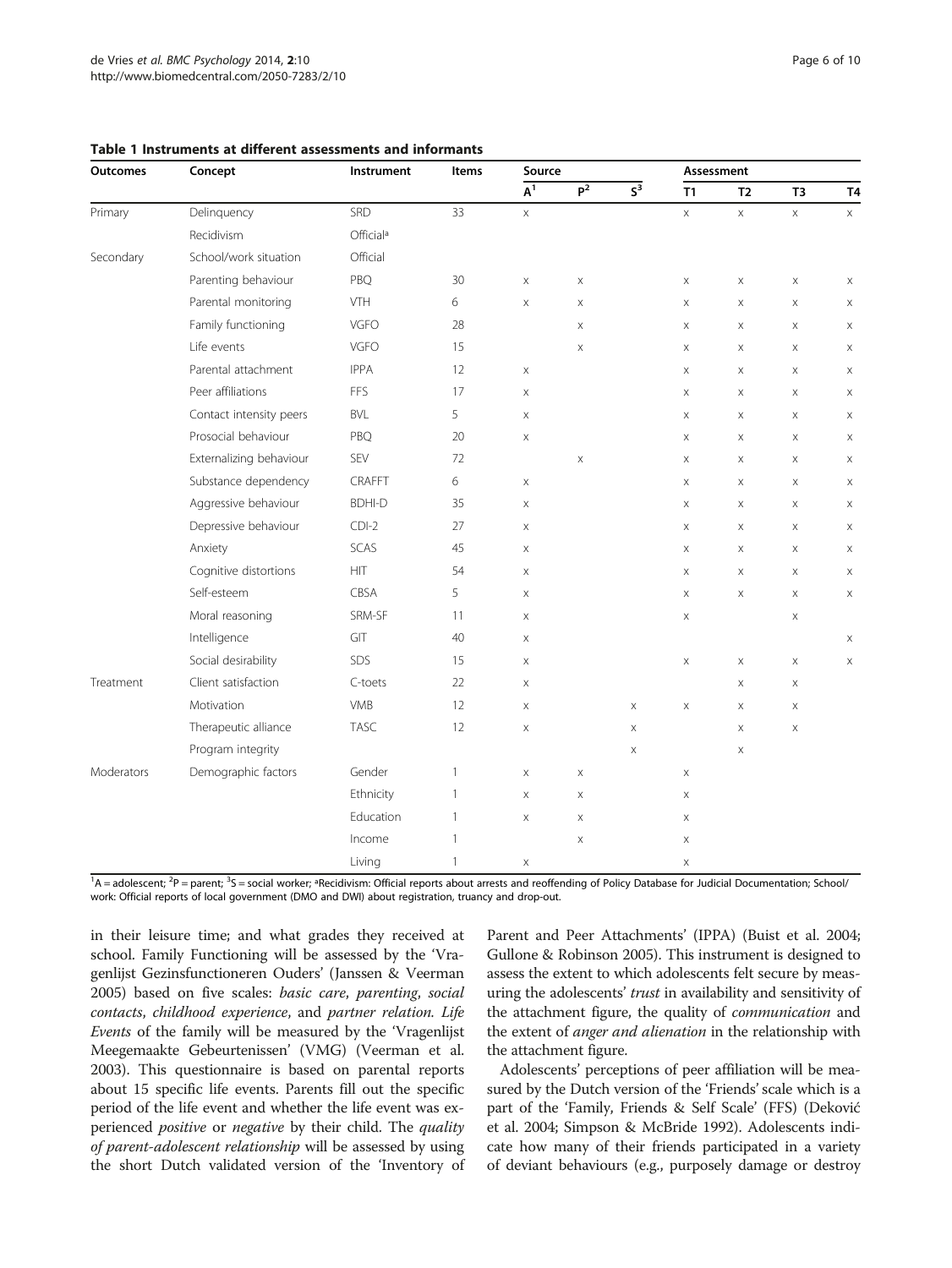property). Affiliation with prosocial peers is measured by items of the FFS concerning prosocial activities (e.g. good grades and sport). The intensity of contact with peers is measured by a subscale of the 'Basic Peer Questionnaire' (BVL) (Weerman & Smeenk [2005\)](#page-9-0). Adolescents answer how often they spend time with their peers during the week and weekends.

Prosocial behaviour of adolescents will be assessed by the 'Prosocial Behaviour Questionnaire' (PBQ) (Weir & Duveen [1981](#page-9-0)). This questionnaire is designed to measure positive aspects of adolescent's behaviour. Aggressive behaviour will be measured by the Dutch self-report validated version of the 'Buss-Durkee Hostility Inventory' (BDHI-D) (Lange et al. [1994](#page-8-0)). The BDHI (Buss & Durkee [1957\)](#page-8-0) consists of two subscales 'Overt Aggression' (measuring the tendency to express verbal or physical aggression) and 'Covert Aggression' (determining the emotional and cognitive components: hostility, irritability, suspicion, and anger). Externalizing Behaviour will be measured by the 'Sociaal-Emotionele Vragenlijst' (Social Emotional Questionnaire, SEV) (Scholte & van der Ploeg [2007](#page-9-0)). The SEV is based on the core symptoms of behaviour problems classified in the DSM and ICD: attention deficits and hyperactivity, oppositional defiant, conduct and aggressive behaviour, anxiety, depression, and autistic behaviour. Parents report how often their child shows problem behaviour. Substance abuse and dependency of adolescents will be measured by the CRAFFT Substance Abuse Screening Test (Knight et al. [2002\)](#page-8-0). The CRAFFT is a specialized self-report screen to address both alcohol and drug dependency (Winters & Kaminer [2008\)](#page-9-0).

Internalizing problems will be measured by the 'Child Depression Inventory-2' (CDI-2) (Breat & Timbremont [2002\)](#page-8-0) and the 'Spence Children's Anxiety Scale' (SCAS) (Spence [1998\)](#page-9-0). The CDI-2 is a revision of the CDI (Kovacs [1985\)](#page-8-0) and was translated in Dutch. This questionnaire is designed for measuring *depressive symptoms* (based on DSM-IV) of adolescents in different settings (at school; in child youth care settings). Adolescents report how they felt in the last two weeks. The SCAS is based on the DSM-IV and measures following symptoms of anxiety: generalized anxiety, separation anxiety, social phobia, panic disorder, agoraphobia, obsessive-compulsive disorder, and specific phobia (Spence [1998](#page-9-0); Scholing et al. [1999\)](#page-9-0).

Cognitive Distortions of adolescents will be assessed using the Dutch validated version of the 'How I Think Questionnaire' (Dutch version: HID) (Gibbs et al. [2001](#page-8-0); Nas et al. [2005](#page-9-0)). The HIT is based upon four-category typology of self-serving cognitive distortions: self-centred attitude, blaming others, minimizing-mislabelling (consequences of) *behaviour*, and *assuming the worst* (Barringa et al. [2000](#page-8-0)). Self-esteem or feelings of worth and satisfaction with self will be measured by using the 'Competentie Belevingsschaal voor Adolescenten' (CBSA) (Treffers

et al. [2002\)](#page-9-0). This questionnaire is a Dutch version of the global self-worth subscale from the 'Self-Perception Profile for Adolescents' (Harter [1982\)](#page-8-0). Sociomoral Reasoning of adolescents will be assessed by the 'Sociomoral Reflection Measure–Short Form' (SRM-SF) (Basinger et al. [1995](#page-8-0)). The SRM-SF addresses sociomoral values about contract and truth, affiliation, life, property and law. Adolescents are asked to evaluate and justify the importance of each value. The justificatory answers are scored for stages of moral reasoning (based on Kohlberg's immaturemature stages). Social Desirability will be measured by the 'Marlowe-Crowne Social Desirability Scale' (SDS) (Crowne & Marlowe [1960](#page-8-0)). The SDS assesses the tendency of respondents to give socially desirable answers. Intelligence of adolescents will be measured by the 'Groninger Intelligentie Test 2' (GIT-2) (Verhage [1965\)](#page-9-0). Three subtests of the GIT-2 will be used to indicate the level of intelligence of adolescents, namely reasoning/induction and deduction ('Matrijzen', 20 items), visualization ('Legkaarten', 20 items), and numbers ('Cijferen').

Satisfaction with treatment will be measured with the 'C-toets' (Jurrius et al. [2007\)](#page-8-0), which has been designed for evaluating the satisfaction about treatment results of adolescents and their parents. Motivation for treatment of adolescents will be measured by the 'Vragenlijst Motivatie voor Behandeling' (VMB) (Van Binsbergen [2003](#page-9-0)). This questionnaire is based on the Stages of Change Theory (Prochaska et al. [1992\)](#page-9-0) and presents the process of behavioural change in different stages. The Therapeutic Relationship will be measured by the 'Therapeutic Alliance Scales for Children' (TASC) (Shirk & Saiz [1992](#page-9-0)). The TASC is based on dimensions of (1) the child's affective experience of treatment and (2) the child's collaboration with the tasks of treatment. There is a client- and therapist version of the TASC. Treatment Integrity will be assessed by process evaluations consisting of analyses of program documents and protocols, structured interviews with program directors and staff, and observations (site visits). Moreover, we will conduct assessments with clinic personnel (social workers) through a structured program evaluation checklist which is based on the core elements of the intervention.

#### Potential moderators

Information on demographic characteristics will be collected by adding questions about gender, ethnicity, age, education level, family income and situation of living to the self-report questionnaires.

#### Statistical analysis

Primary analyses will be performed according to the intention-to-treat principle (Montori & Guyatt [2001](#page-8-0)). The effect of the intervention with regard to the difference in official arrest rates (recidivism) between the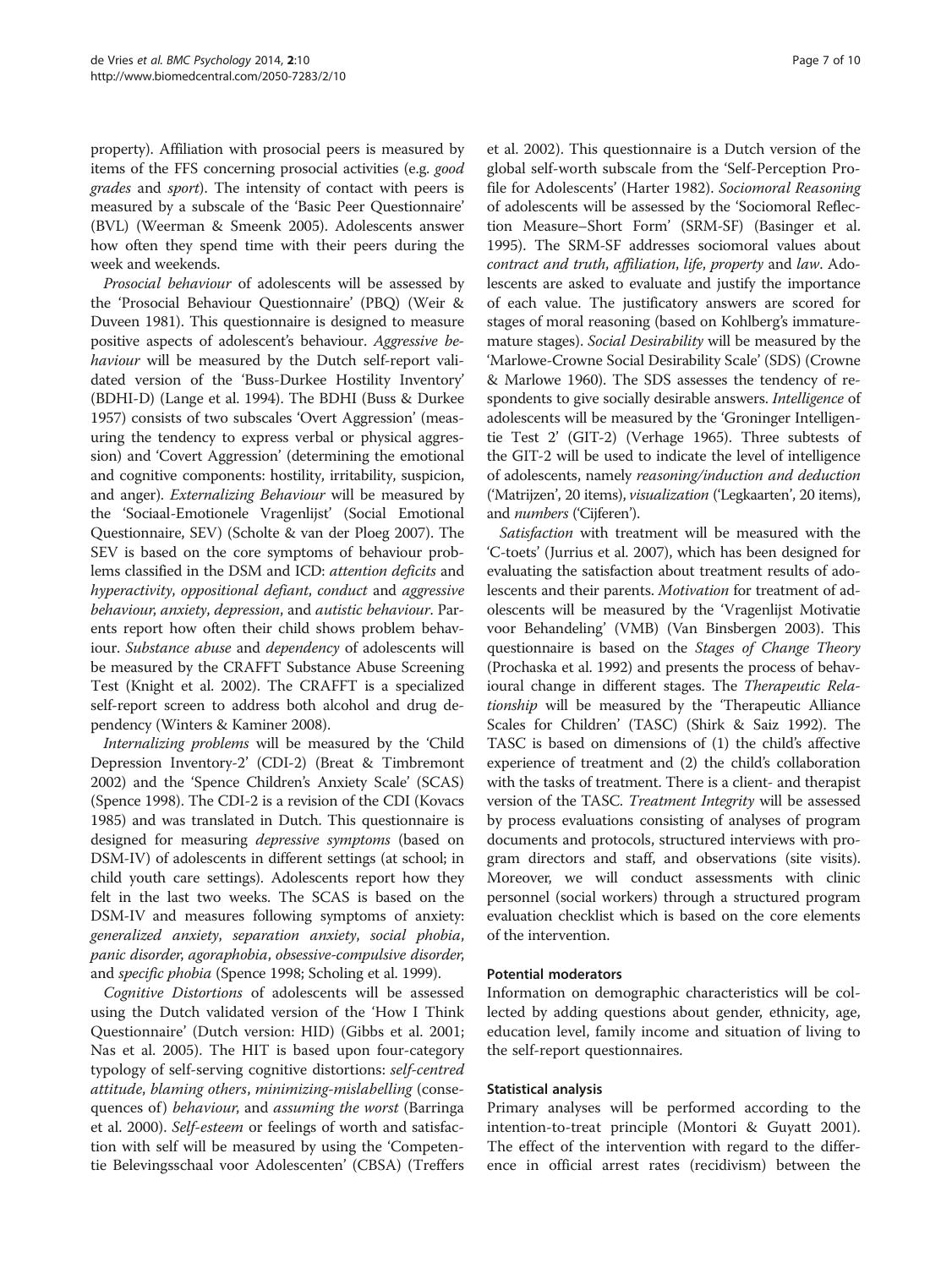experimental and control group will be examined using logistic regression analysis and survival analysis. The primary (involvement in delinquency, SRD) and secondary continuous measures will be analyzed with ANCOVA using the outcome measures at post-test and follow-up as dependent variables, treatment condition as factor and pre-test scores as covariates.

Moderator analyses will be conducted using two-way ANCOVA's with the moderators and treatment condition as factors, to examine interaction effects. For each questionnaire, the effect size is computed as Cohen's  $d$ , based on adjusted means and standard errors, with a positive sign indicating improvement in the NP group relative to the control group. Mediator effects will be analyzed using structural equation modelling.

#### **Discussion**

This article describes the study protocol of a program evaluation of the prevention program 'New Perspectives' (NP). This study is one of the few randomized clinical trials in Europe examining a program targeting youth at risk for the development of a persistent criminal career (Farrington & Welsh [2005\)](#page-8-0). By conducting an experimental research strategy (RCT) we will be able to control for confounding effects more accurately than in studies with other designs. Furthermore, there are several strengths with regard to the design of the present study.

First, this evaluation study is carried out in the routine youth care practice, which contributes to the ecological validity of the findings. In addition, the use of an active control condition (care as usual) under real life conditions gives more insight in the unique contribution of NP compared to standard youth care interventions. This information is crucial for practitioners, policy makers and politicians in order to determine which prevention programs can best be implemented.

A second strength is the examination of potential moderators and mediators. We focus on moderators, such as ethnicity, age and gender. Moderator analyses establish under which circumstances interventions are effective in reducing problem behaviour (Clingempeel & Henggeler [2002\)](#page-8-0). Through this method we could detect whether NP is effective with older or younger adolescents, boys or girls, and with adolescents from different ethnic backgrounds. Further, our study includes diverse secondary outcome measures (e.g., cognitive distortions) leading to a better understanding of processes that could mediate the relation between the intervention and delinquent behaviour.

Third, when examining the effects in terms of delinquent behaviour we distinguish between involvement in, frequency and seriousness of delinquent acts. These specific measures of criminal offending contribute to a more detailed view on program effectiveness (Farrington

& Welsh [2005](#page-8-0)). Moreover, the investigation of long-term effects up to one year after the intervention could identify possible sleeper effects.

Finally, the role of general treatment factors, such as the therapeutic alliance, are also taken into account. This will lead to a better understanding of the influence of non-specific treatment factors on the program effects, and the unique effects of specific treatment factors over non-specific treatment factors.

Despite these strengths several pitfalls of this study design should be mentioned. One of the greatest challenges in conducting randomized experiments is avoiding dropouts of respondents. In order to decrease the risk of drop-outs, we will apply a pre-randomization trial. The randomization will be conducted before active informed consent of respondents, which promotes random allocation and improves inclusion of participants. As a consequence, we need full cooperation of all referral institutions in providing sufficient information about the effect study before randomization. Therefore, we will actively inform all referral institutions in Amsterdam about the research design. In order to gain full cooperation of all institutions, we will start informing management staff of the most important youth care organizations in Amsterdam. Next, all involved institutions will receive detailed instructions about the study design through presentations of the researchers (on local levels).

Furthermore, in order to avoid drop-out during the research period, we will minimize efforts of youths and their parents through the application of online questionnaires. Researchers will visit respondents in their own environment (at school, at home, etc.). The youth care workers will facilitate the assessments by inviting researchers directly after their client appointments. At first assessment, youths and parents will be clearly informed about the importance and content of the study.

A final important risk of the present study design concerns the use of an active control condition (care as usual). Comparing NP to an active control condition (of other standard interventions) may lead to an underestimation of the mean effect size. The heterogeneous nature of the CAU condition and the possible evidence-based treatments (e.g., CBT) within this condition could result in a lower mean effect size. This methodological problem will be reduced by increasing the power.

#### Conclusion

The present study will provide more insight in the effects of the prevention program 'New Perspectives' (NP) on a broad range of outcomes. More specific knowledge will be obtained about potential mediators of the effectiveness of NP, the role of non-specific treatment factors and the effects for different subgroups of youngsters. This information will contribute to improvement of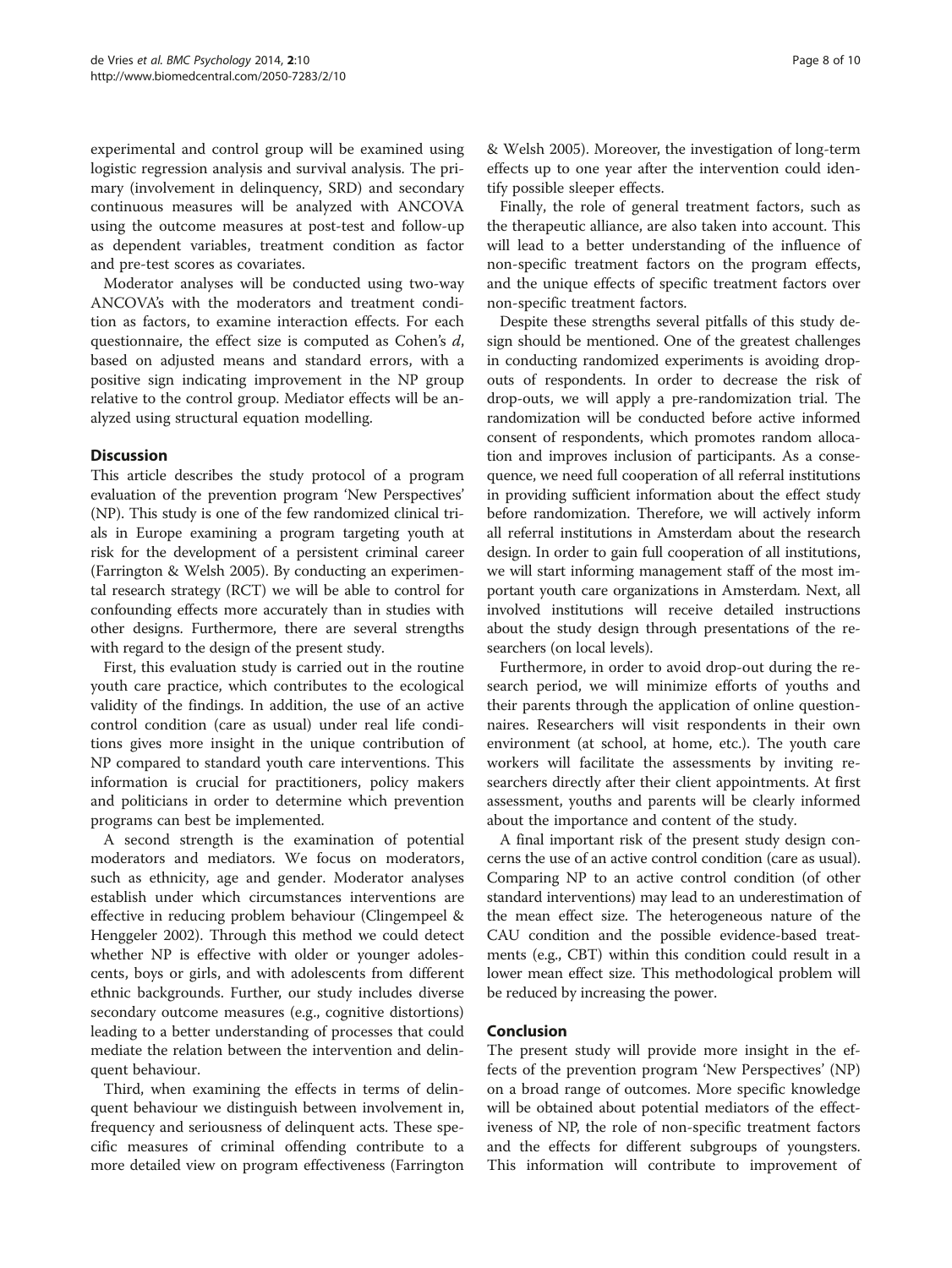#### <span id="page-8-0"></span>programs for juveniles at risk for the development of a persistent criminal career.

#### Competing interests

The authors declare that they have no competing interests.

#### Authors' contributions

MH, JJA, and GJJMS obtained funding for the study. All authors (SLAdV, MH, JJA, and GJJMS) contributed to the design of the study. SLAdV coordinates the recruitment of participants and data collection during the study. SLAdV wrote the manuscript on the basis of the initial research protocol written by MH. All authors contributed to the writing of the manuscript and approved the final version.

#### Acknowledgements

We would like to thank the valuable contribution of the professionals of Spirit (youth care institution in Amsterdam): Mechteld Bontes and Marjan Koopman.

This research project is funded by ZonMw-the Dutch Organization for Health research and Development, grant number 157004006/80-82435-98-10109. Sanne de Vries, Machteld Hoeve, Jessica J. Asscher, and Geert Jan J. M. Stams, Research Institute Child Development and Education, University of Amsterdam, The Netherlands.

This work is supported by ZonMw, The Netherlands Organization for Health Research and Development (project 157000.4006).

#### Received: 31 March 2014 Accepted: 9 April 2014 Published: 16 April 2014

#### References

- Andrews, DA, Bonta, J, & Hoge, RD. (1990). Classification for effective rehabilitation: rediscovering psychology. Criminal Justice and Behaviour, 17, 19–52.
- Andrews, DA, & Dowden, C. (2007). The risk-need-responsivity model of assessment and human service in prevention and corrections: crime-prevention jurisprudence. Canadian Journal of Criminology and Criminal Justice, 49, 439–464.
- Asscher, JJ, Deković, M, Van der Laan, PH, Prins, PJM, & Van Arum, S. (2007). Implementing randomized experiments in criminal justice settings: an evaluation of Multi-systemic therapy (MST) in the Netherlands. Journal of Experimental Criminology, 3, 113–129.
- Barker, ED, Oliver, BR, & Maughan, B. (2010). Co-occurring problems of early onset persistent, childhood limited, and adolescent onset conduct problem youth. Journal of Child Psychology and Psychiatry, 51, 1217–1226.
- Barringa, AQ, Landau, JR, Stinson, BL, Liau, AK, & Gibbs, JC. (2000). Cognitive distortion and problem behaviours in adolescents. Criminal Justice and Behaviour, 27, 36–56.
- Basinger, KS, Gibbs, JC, & Fuller, D. (1995). Context and measurement of moral judgement. International Journal of Behavioural Development, 18, 537–556.
- Breat, C, & Timbremont, B. (2002). Children's Depression Inventory–Nederlandse versie. Amsterdam: Harcourt Test Publishers.
- Brown, BB, Mounts, N, Lamborn, SD, & Steinberg, L. (1993). Parenting practices and peer group affiliation in adolescence. Child Development, 64, 467–482.
- Buist, K, Deković, M, Meeus, WH, & Van Aken, MAC. (2004). Attachment in adolescence: a social relations model analysis. Journal of Adolescence Research, 19, 826–850.
- Buss, AH, & Durkee, A. (1957). An inventory for assessing different kinds of hostility. Journal of Consulting Psychology, 21, 343–349.
- Clingempeel, WG, & Henggeler, SW. (2002). Randomized clinical trials, developmental theory, and antisocial youth: guidelines for research. Development and Psychopathology, 14, 695–711.
- Cook, TD. (2003). Why have educational evaluators chosen not to do randomized experiments? The Annals of the American Academy of Political and Social Science, 589, 114–149.
- Crouter, AC, & Head, MR. (2002). Parental monitoring and knowledge of children. Handbook of Parenting, 3, 461–483.
- Crowne, DP, & Marlowe, D. (1960). A new scale of social desirability independent of psychopathology. Journal of Consulting Psychology, 24, 349–354.
- Deković, M, Slagt, MI, Asscher, JJ, Boendermaker, L, Eichelsheim, VI, & Prinzie, P. (2011). Effects of early prevention programs on adult criminal offending: a meta-analysis. Clinical Psychology Review, 31, 532–544.
- Deković, M, Wissink, IB, & Meijer, AM. (2004). The role of family and peer relations in adolescent antisocial behaviour: comparison of four ethnic groups. Journal
- of Adolescence, 27, 497–514. Donnellan, MB, Trzesniewski, KH, Robins, RW, Moffitt, TE, & Caspi, A. (2005). Low self-esteem is related to aggression, antisocial behaviour, and delinquency. Psychological Science, 16, 328–335.
- Donovan, DM, Kadden, RM, DiClemente, CC, & Carroll, KM. (2002). Client satisfaction with three therapies in the treatment of alcohol dependence: results from project MATCH. The American Journal on Addictions, 11, 291–307.
- Elling, MW, & Melissen, M. (2007). Handboek Nieuwe Perspectieven. Woerden: Adviesbureau Van Montfoort.
- Enzmann, D, Mashall, IH, Killias, M, Junger-Tas, J, Steketee, M, & Gruszczynska, B. (2010). Self-reported youth delinquency in Europe and beyond: first results of the second international self-report delinquency study in the context of police and victimization data. European Journal of Criminolog, 7, 159–183.
- Farrington, DP, & Welsh, BC. (2005). Randomized experiments in criminology: what have we learned in the last two decades? Journal of Experimental Criminology, 1, 9–38.
- Faul, F, Erdfelder, E, Buchner, A, & Lang, AG. (2009). Statistical power analyses using G\*Power 3.1: tests for correlation and regression analyses. Behaviour Research Methods, 41, 1149–1160.
- Geldorp, M, Groen, H, Hilhorst, N, Burmann, A, & Rietveld, M. (2004). Evaluatie Nieuwe Perspectieven 1998-2003. Amsterdam: DSP-groep.
- Gibbs, JC, Barriga, AQ, & Potter, G. (2001). The How I Think Questionnaire. Champaign, IL: Research Press.
- Gullone, E, & Robinson, K. (2005). The inventory of parent and peer attachment– revised (IPPA-R) for children: a psychometric investigation. Clinical Psychology and Psychotherapy, 12, 67–79.
- Hanlon, TE, Bateman, RW, Simon, BD, O'Grady, KE, & Carswell, SB. (2002). An early community-based intervention for the prevention of substance abuse and other delinquent behaviour. Journal of Youth and Adolescence, 31, 459–471.
- Harter, S. (1982). The perceived competence scale for children. Child Development, 53, 87–97.
- Hipwell, AE, & Loeber, R. (2006). Do we know which interventions are effective for disruptive and delinquent girls? Clinical Child and Family Psychology Review, 9, 221–255.
- Janssen, J, & Veerman, JW. (2005). Vragenlijst Gezinsfunctioneren voor Ouders (VGFO). Nijmegen: Praktikon bv: Voorlopige Handleiding.
- Jurrius, K, Having, L, & Strating, G. (2007). De C-toets versie 2007. Amsterdam: Stichting Alexander.
- Karver, MS, Handelsman, JB, Fields, S, & Bickman, L. (2006). Meta-analysis of therapeutic relationship variables in youth and family therapy: the evidence for different relationship variables in the child and adolescent treatment outcome literature. Clinical Psychology Review, 26, 50–65.
- Knight, JR, Sherritt, L, Shier, LA, Harris, SK, & Chang, G. (2002). Validity of the CRAFFT substance abuse screening test among adolescent clinic patients. Archives of Pediatrics and Adolescent, 156, 607–614.
- Kovacs, M. (1985). The children's depression inventory (CDI). Psychopharmacology Bulletin, 21, 995–998.
- Lange, A, Dehghani, B, & De Beurs, E. (1994). Validation of the Dutch adaptation of the buss-Durkee hostility inventory. Behaviour Research Therapy, 33, 229–233.
- Loeber, R, Burke, JD, & Pardini, DA. (2009). Development and etiology of disruptive and delinquent behaviour. Annual Review of Clinical Psychology, 5, 291–310.
- Loeber, R, Slot, NW, & Stouthamer-Loeber, M. (2006). A three-dimensional, cumulative developmental model of serious delinquency. In P-OH Wikstrom & RJ Sampson (Eds.), The explanation of crime. Context, mechanisms and development (pp. 153–194). Cambridge: Cambridge University Press.
- Lösel, F, & Beelmann, A. (2003). Effects of child skills training in preventing antisocial behaviour: a systematic review of randomized evaluations. Annals of the American Academy of Political and Social Science, 587, 84–109.
- McCord, J, Widom, CS, & Crowell, NA. (2001). Juvenile crime, juvenile justice. Panel on Juvenile Crime: Prevention, Treatment and Control. Washington: National Academy Press.
- Moher, D, Hopewell, S, Schulz, KF, Montori, V, Gøtzsche, PC, Devereaux, PJ, Elbourne, D, Egger, M, & Altman, DG. (2010). CONSORT 2010: explanation and Elaboration: updated guidelines for reporting parallel group randomised trials. Journal of Clinical Epidemiology, 63, 1–37.
- Montori, VM, & Guyatt, GH. (2001). Intention-to-treat principle. Canadian Medical Association Journal, 165, 1339–1341.